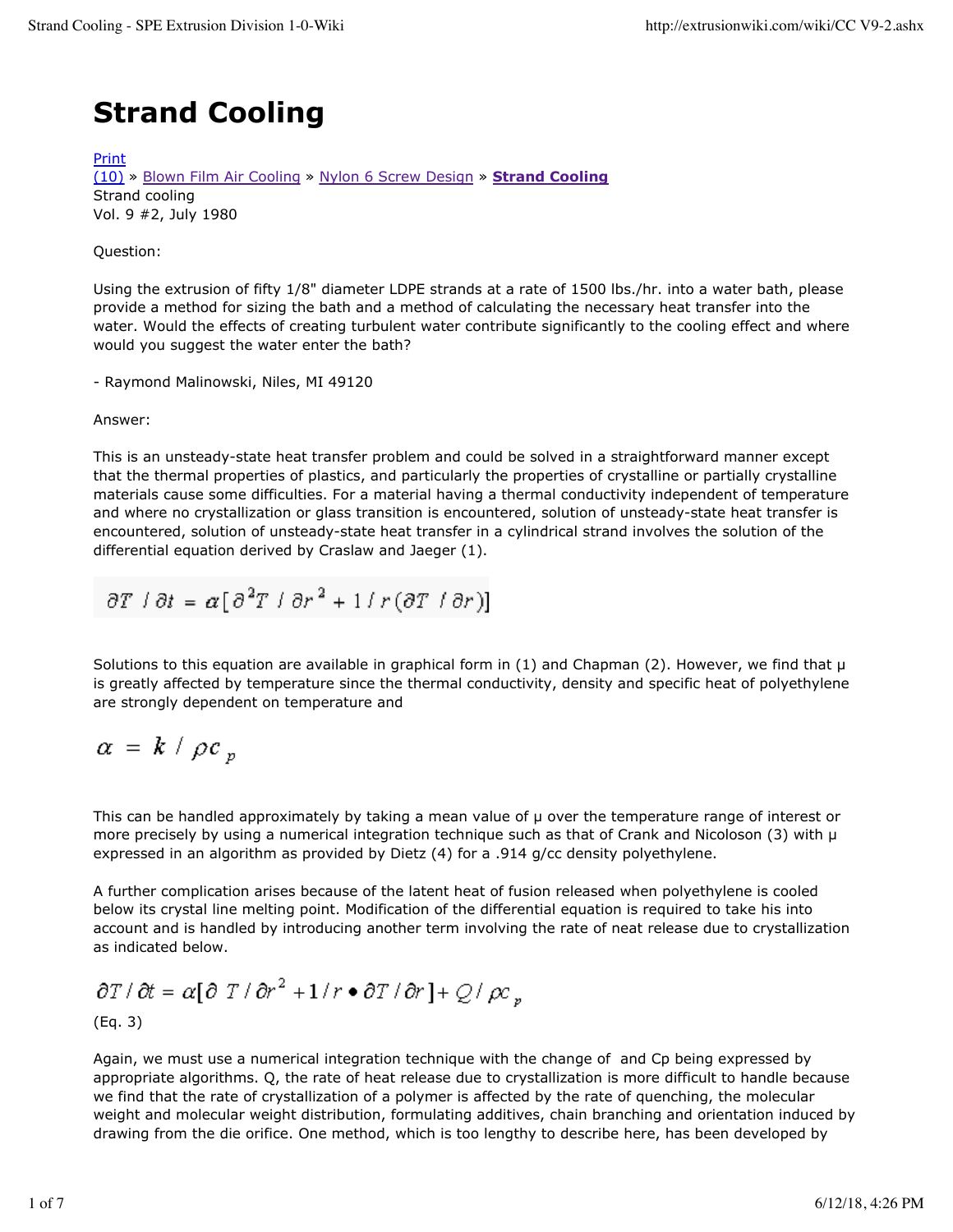Sifleet, Dinos and Collier (5). This technique takes into account all the factors mentioned with the exception of draw orientation.

Solution of Eq. 3 also requires establishing the rate of heat flow at the polymer/water interface. This can be described by:

$$
Q_s = hA(T_s - T_b)
$$

(Eq. 4) where h, the surface heat transfer coefficient is determined by first calculating the length Reynolds number:

$$
\text{Re}_{L} = \rho_f V L / N_f
$$

(Eq. 5)

This type of flow becomes fully turbulent at a length Reynolds number of 500,000. Next, the heat transfer coefficient at the surface is calculated by:

$$
h = j_H (k / C p N)_f^{2/3} \rho_f C p_f V
$$
\n(Eq. 6)

The term  $\overrightarrow{J}$  *H* must be obtained from a plot of  $\overrightarrow{J}$  *H* vs. length Reynolds number which can be found in Bird, Stewart and Lightfoot (6).

For the conditions outlined, it is found that the flow becomes fully turbulent 3 1/2 feet after entering the water bath. Creating additional turbulence would provide very little improvement in cooling rate. Also it is best to avoid providing a turbulent stream where the strands enter the bath since excessive turbulence here will cause the strands to touch and fuse together. Many operators prefer to use warm water in this region to avoid excessively fast quench rates which can result in shrinkage voids in the pellets.

Since counter-current flow is most efficient in heat transfer processes, cooling water should enter the bath where the strands exit. However, since we generally do not experience a large temperature rise in the water, we would not expect a great change in cooling efficiency regardless of where the water enters the bath. A more important consideration is to provide at least 1" of foam insulation on the cooling tank surfaces. It is not uncommon to find that under conditions where condensate forms on the tank surfaces, 50% of the heat load is caused by heat transfer to the atmosphere.

For crystalline materials, the procedure for calculating the heat transfer from the strands may be summarized as follows:

1. Using Equations 5 and 6 the chart in Ref. 6, determine the heat transfer co efficient at the surface, h.

2. Using Equations 3 and 4 and the method of Sofleet (ref. 5) calculate strand temperature as a function of time in the cooling bath. This involves using the Crank and Nicolson (Ref. 3) numerical integration procedure which requires a computer program and can not be illustrated here.

3. Choose a satisfactory strand exit temperature and determine the time required to reach that temperature. The length of bath required is then the product of the strand velocity and the cooling time required.

For amorphous materials we find the solution is simplified by the fact that no heat of crystallization is released. We still have to contend with the changes in density, thermal conductivity and specific heat with polymer temperature and the fact that these properties go through an abrupt change at the glass transition temperature.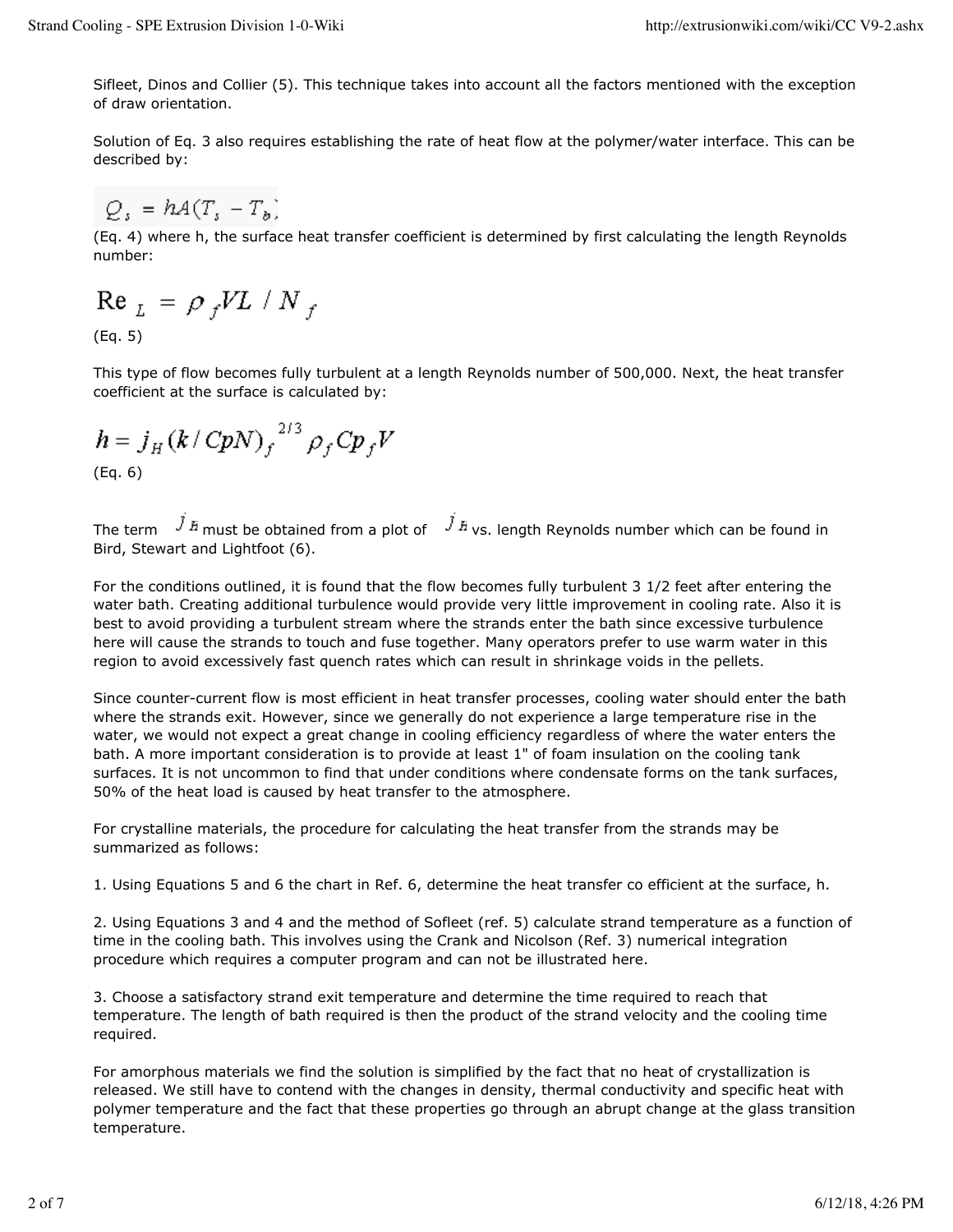However, we can get a fair approximation by using the mean values over the temperature range of interest.

For example, suppose we wish to extrude rigid PVC at 1500 lbs./hr using fifty Vs inch diameter strands, with a melt temperature of 380° F and a water bath temperature of 60° F. We wish to determine the length of bath required to cool the Center of the strand to 120° F. The procedure is outlined in Chapman (Ref. 2) and requires the use of graphs in Chapman and Bird (Ref. 6). The mean properties of water over the temperature range of interest are:

| Density              | $=$ | .0361 lb/in <sup>3</sup>                       |
|----------------------|-----|------------------------------------------------|
| Viscosity            | $=$ | $1.611 \times 10^{-7}$ lbf sec/in <sup>2</sup> |
| Thermal Conductivity | $=$ | $7.335 \times 10^{-6}$ BTU / secin° F          |

The properties of PVC are:

| Density              | $=$ | $.048$ <i>lb</i> / $in^3$                    |
|----------------------|-----|----------------------------------------------|
| Sp. heat             | $=$ | .352 BTU   Ib° F                             |
| Thermal Conductivity | $=$ | $2.38\times10^{-6}$ BTU /secin°F             |
| Thermal diffusivity  |     | $1.397 \times 10^{-4}$ in <sup>2</sup> / sec |

#### REFERENCES:

(1) Carslaw, H. S. and Jaeger, J. C., Conduction of Heat in Solids, Oxford University Press, London.

- (2) Chapman, A. J., Heat Transfer, 3rd Ed. Macmillan Pub. Co., N.Y., pp 137-146.
- (3) Crank, J. and Nicolson, P., Proc. Cambridge Philos. Soc., Vol. 43, pp. 50-67 (1947).
- (4) Dietz, W., Pol. Eng. and Sc, Vol. 18, pp. 1030-1036, (Oct. 1978).
- (5) Sifleet, W. 1., Dinos, N. and Collier, J. R., Pol. Eng. and Sci., Vol. 13, No. 1 January 1973, pp. 10-16.

(6) Bird, Stewart and Lightfoot, Transport Phenomena, pp. 407-411.

The strand velocity is 13.62 in/sec.

Procedure:

1. Compute the length Reynolds number:

Re<sub>L</sub> = 
$$
\rho V L / N_f
$$
  
Re<sub>L</sub> = (.0361 × 13.62) / [(1.611 × 10<sup>-7</sup>) × 32.2 × 12]  
Re<sub>L</sub> = 7890 L

In this type of flow, complete turbulence occurs when ReL = 500,000 or

L 500,000/7898 L = 63 inches from bath entry.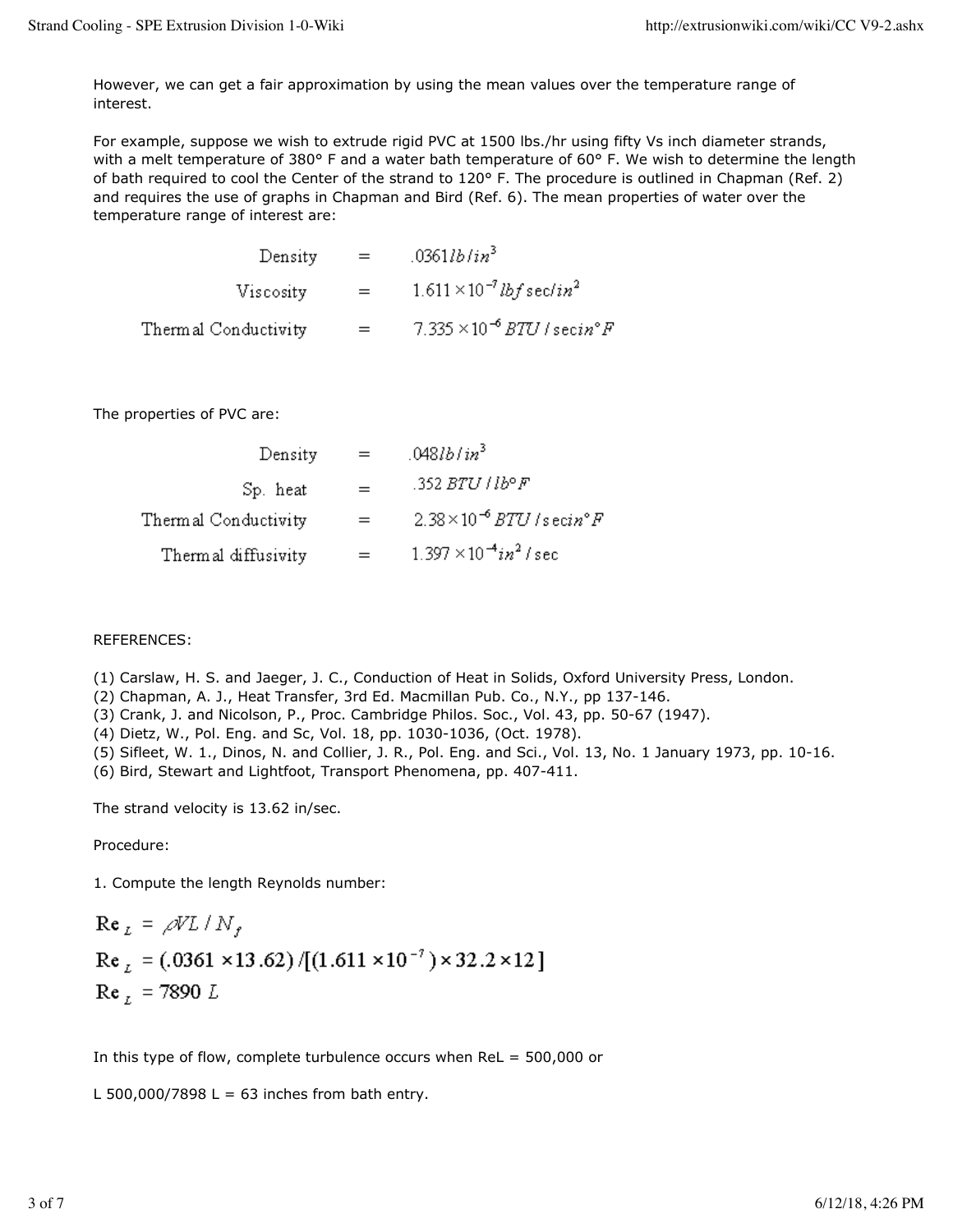2. Compute the surface heat transfer coefficient, h. Note that since the Reynolds number varies along the length of the strand, h will also vary and we will have to again use a mean value of h along the length. The heat transfer coefficient is calculated using values of from Bird (Ref. 6) page 410 and by equation 6. The mean value for h is found to be

1.182  $\times$  10<sup>-4</sup> BTU / sec in  $3 \circ F$ 

3. Compute the Biot Number

$$
N_{Bi} = hR/k = (1.182 \times 10^{-4} \times .0625) \div 2.38 \times 10^{-6} = 3.10
$$
  
and  $1/N_{Bi} = .322$ 

4. Compute the relative temperature when the center of the strand reaches 120 F.

 $\theta = (T - T_f)/(T_2 - T_f) = (120 - 60)/(380 - 60) = .1875$ 

5. Using Fig. 4.15 from Chapman (ref. 6) we interpolate the line for and find the corresponding Fourier Number (NFo) to be 0.62 when  $\theta = .1875$ 

$$
_{\rm Since}~N_{~\mathit{Po}}~=~\alpha T~/~RL
$$

$$
1.397 \times 10^{-4}
$$

 $t = 17.3$  sec

6. The length of cooling tank required is:

Lt =  $Vt = 13.62 \times 17.3 = 234$  inches

or 19.5 ft.

It is recommended that the calculated length be increased by 25% to account for the portion of the strand cooled under laminar flow conditions and also to take into consideration errors introduced by using mean property values.

- Leonard F. Sansone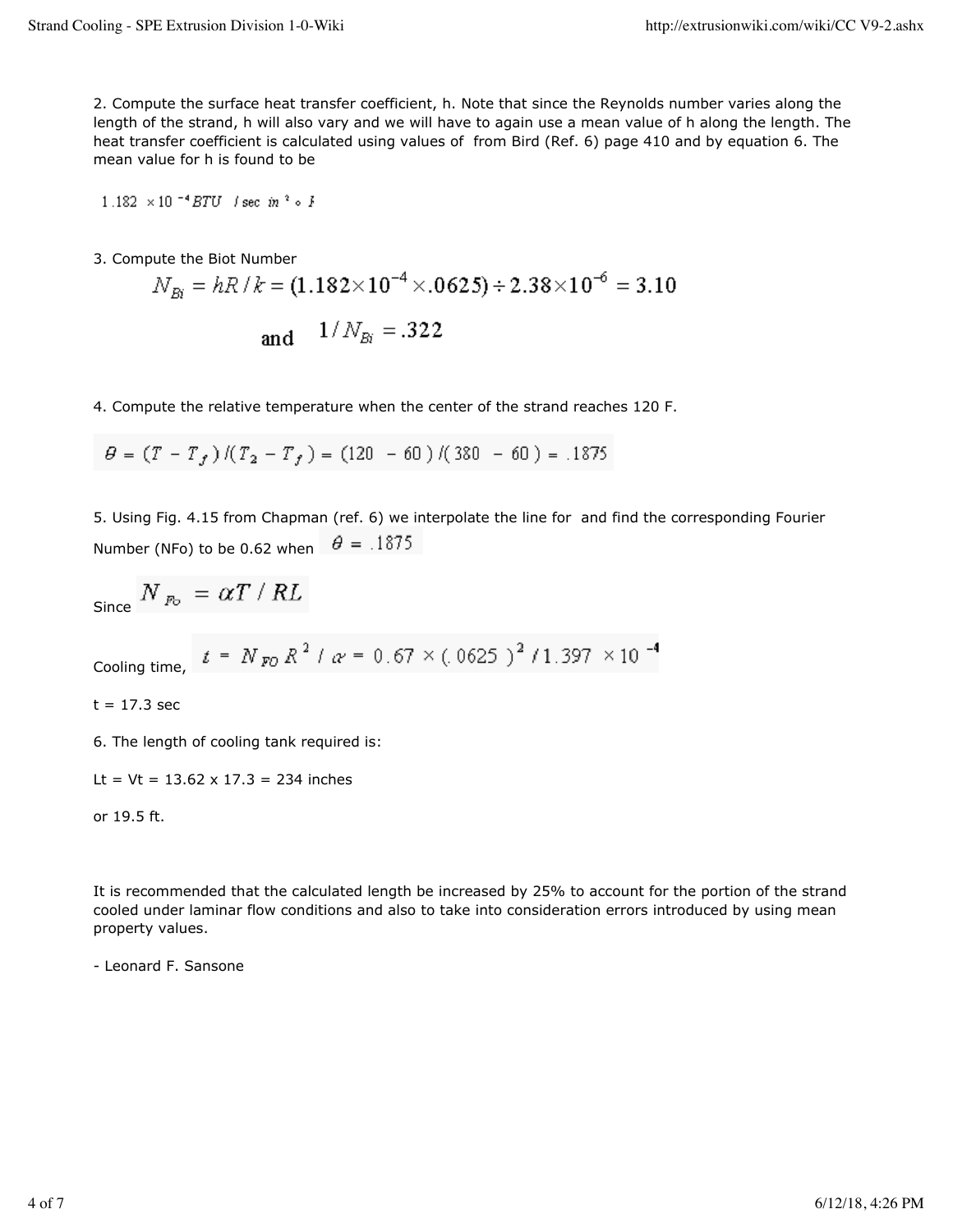

# *Symbol Definition Units* Thermal diffusivity  $in^2/sec$ α  $A$  Surface area  $in^2$ C<sub>p</sub> Specific heat of polymer BTU/lb°F f Subscript indicating fluid property *h* Heat transfer coefficient BTU/sec in<sup>2</sup>°F *jH* Dimensionless correlation coefficient  $k$  Thermal conductivity BTU/sec in<sup>2</sup>°F *L* Distance along strand measured from in entry into water bath  $N_F$  Viscosity of cooling fluid lbf sec/in<sup>2</sup> *ReL* Length Reynolds number *Q* Rate of heat release due to BTU/sec crystallization *Qs* Rate of heat transfer at surface of BTU/sec strand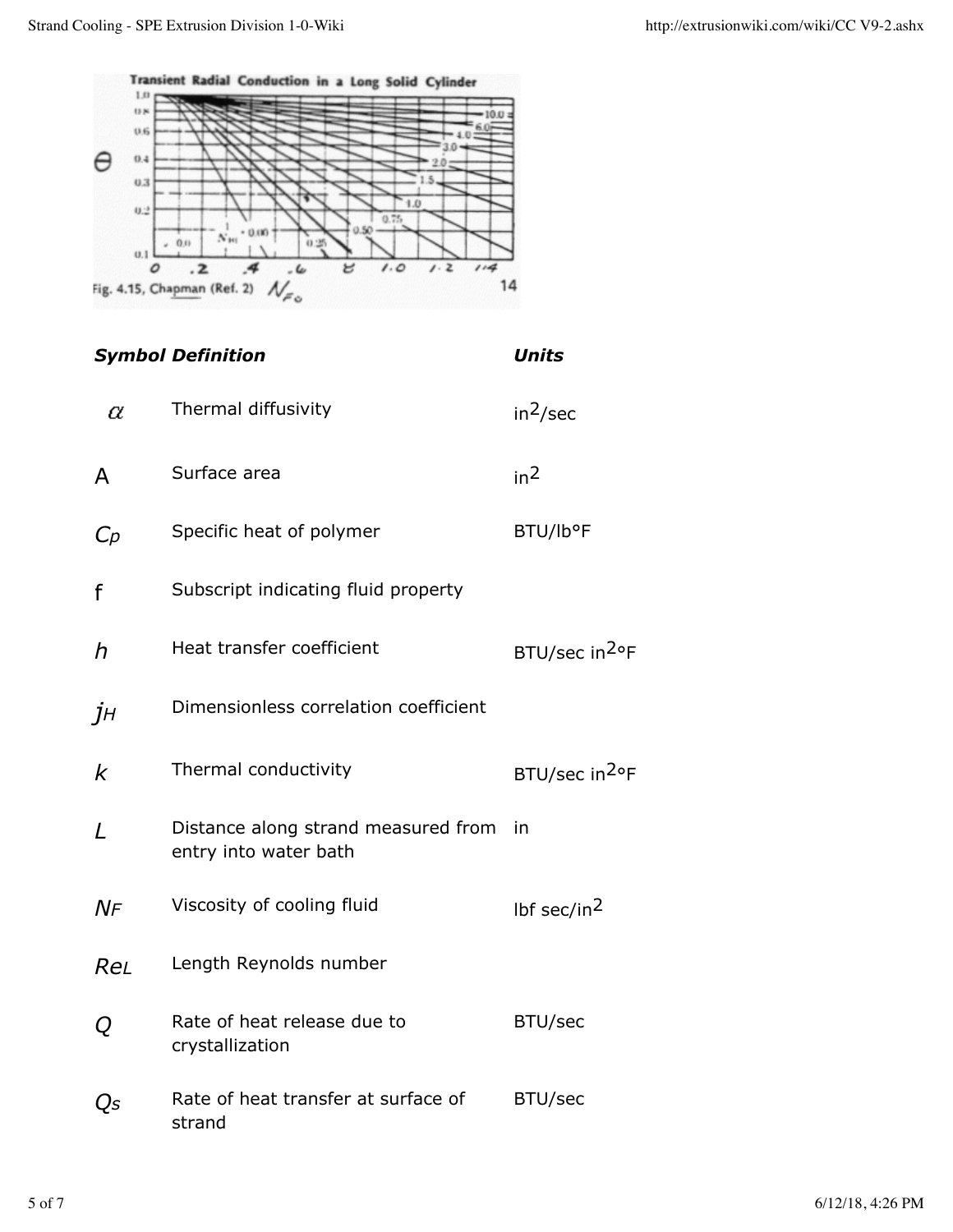|                             | Density                                         | 1b/in <sup>3</sup> |
|-----------------------------|-------------------------------------------------|--------------------|
| r                           | Radial position in strand                       | in                 |
| $\tau$                      | Temperature                                     | $\circ$ F          |
| $\mathcal{T}_{\mathcal{S}}$ | Surface temperature of strand                   | $^{\circ}$ F       |
| $\tau$                      | Bulk temperature of cooling fluid               | $\circ$ F          |
| t                           | Time                                            | sec                |
| V                           | Velocity of strand through cooling fluid in/sec |                    |
| θ                           | Relative temperature                            |                    |
| $N$ Bi                      | Biot number                                     |                    |
| <b>N</b> FO                 | Fourier number                                  |                    |
| R                           | Radius of strand                                | in                 |